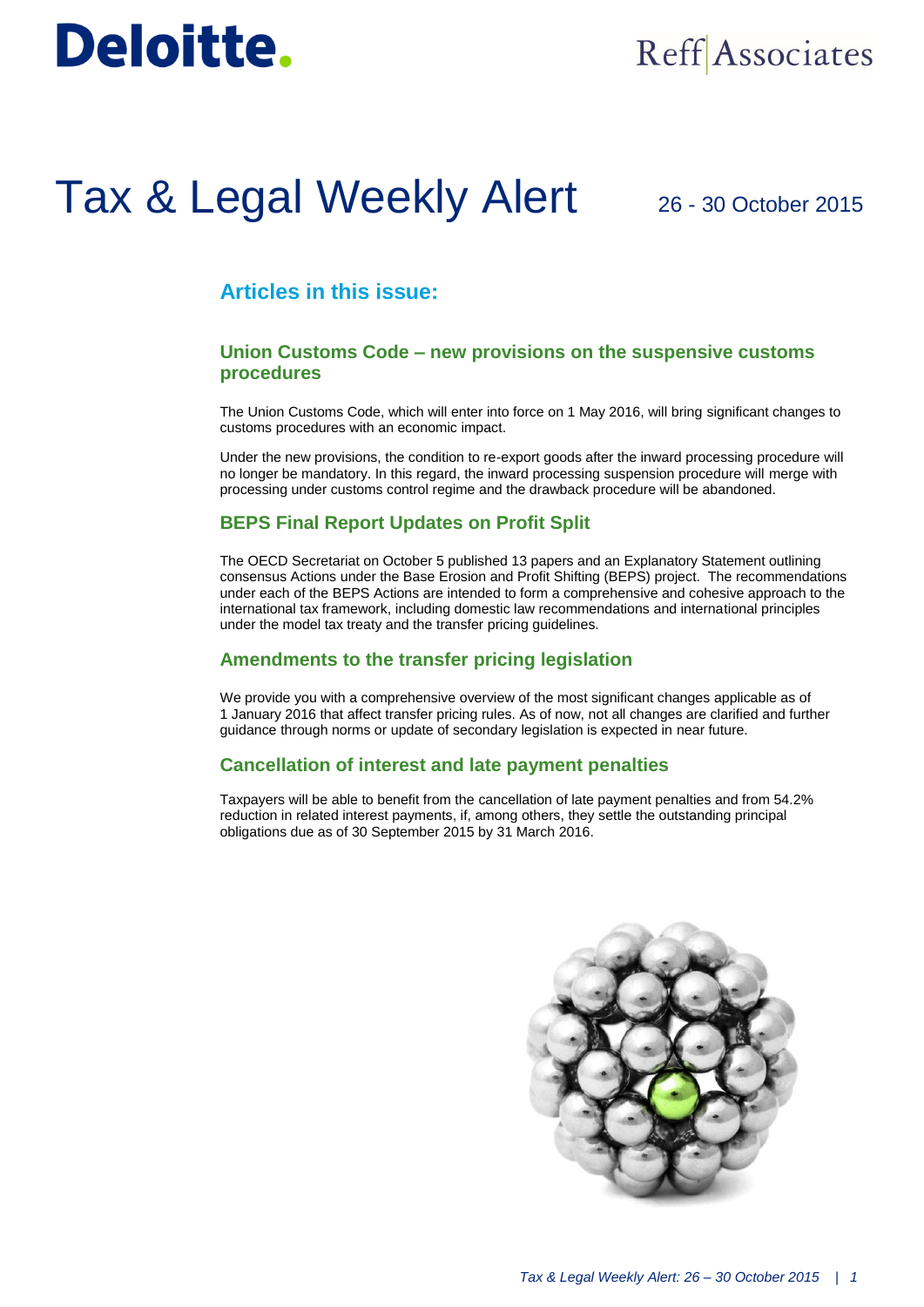#### **Union Customs Code – new provisions on the suspensive customs procedures**

The Union Customs Code, which will enter into force on 1 May 2016, will bring significant changes to customs procedures with an economic impact.

Under the new provisions, the condition to re-export goods after the inward processing procedure will no longer be mandatory. In this regard, the inward processing suspension procedure will merge with processing under customs control regime and the drawback procedure will be abandoned.

Thus, for goods intended to be released into free circulation in the Community, the related customs debt can be determined both on the basis of the taxation elements related to the processed products as well as on those of goods initially placed under inward processing - i.e. raw materials.

In specific cases, for example when goods placed under the inward processing procedure are subject to commercial measures (e.g. anti-dumping duty, anti-subsidy measures, etc.), the customs duties can only be determined based on the taxation elements related to the goods initially placed under the inward processing procedure.

#### **What does it mean for you?**

The Union Customs Code, implicitly the new provisions on inward processing procedure, can have a significant impact on your company's customs activities.

#### **What to do?**

If your company currently holds an authorization for inward processing or processing under customs control, your customs activities will have to be reviewed and particular attention will need to be paid to the procedure's new provisions and to the method of customs duties calculation considering the new rules.

**If you have questions or you want more details regarding the inward processing procedure and how to apply for it, please do not hesitate to contact us.**

#### **Mihai Petre** Senior Manager + 40 730 585 665

[mipetre@deloittece.com](mailto:mipetre@deloittece.com)

**Cosmin Dinca** Senior Consultant + 40 725 353 530 [cdinca@deloittece.com](mailto:cdinca@deloittece.com)

For further information please contact us at: [Romania@deloittece.com](mailto:Romania@deloittece.com) or visit the web page [www.deloitte.com/ro/tax-alerts](http://www2.deloitte.com/ro/ro/pages/tax/articles/tax-legal-weekly-alerts-2015.html)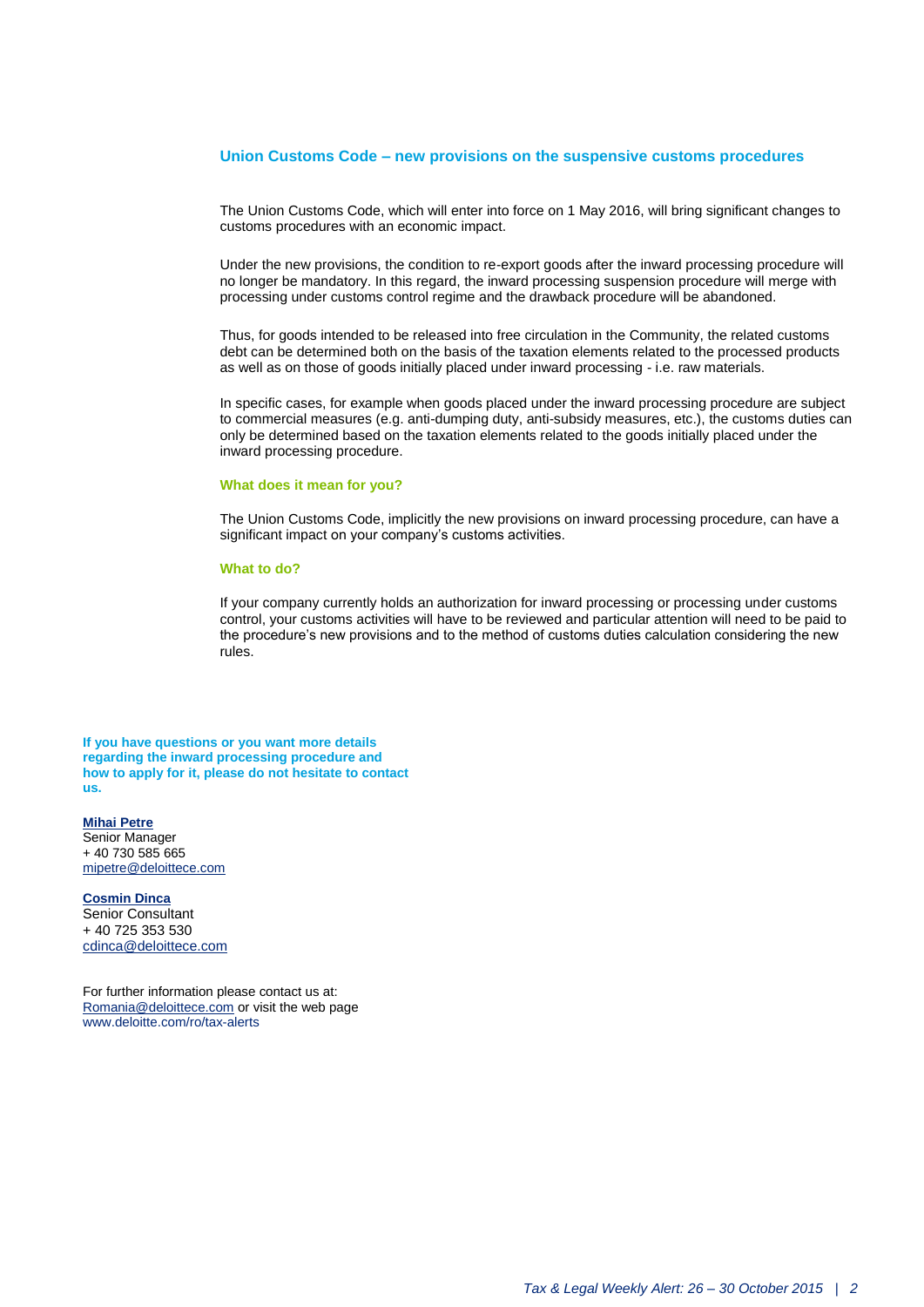#### **BEPS Final Report Updates on Profit Split**

The OECD Secretariat on October 5 published 13 papers and an Explanatory Statement outlining consensus Actions under the Base Erosion and Profit Shifting (BEPS) project. The recommendations under each of the BEPS Actions are intended to form a comprehensive and cohesive approach to the international tax framework, including domestic law recommendations and international principles under the model tax treaty and the transfer pricing guidelines.

As part of the 2015 deliverables, the OECD Secretariat issued a short summary of the status of the ongoing work on the use of profit splits, in advance of additional guidance to be included in the OECD's Transfer Pricing Guidelines for Multinational Enterprises and Tax Administrations.

Further work on profit splits will be undertaken during 2016 and into 2017. A discussion draft on profit splits will be released for public comments in advance of a public consultation to be held in May 2016; the guidance is expected to be finalized by June 30, 2017.

In the summary, which describes the scope of work for guidance on the transactional profit split method, the OECD Secretariat recognized that any guidance on profit splits should take into account the rise of integrated models common in the digital economy and the additional guidance provided on (i) the allocation of risk, (ii) group synergies, (iii) the valuation of transactions involving intangibles, and (iv) the splitting of the return on intangibles as a result of the risks incurred and functions performed by different entities within the multinational enterprise.

#### **Use of the Transactional Profit Split Method**

In December 2014, the OECD Secretariat released a discussion draft on the use of the profit split method for transfer pricing in the context of global value chains. This was in response to the objective in the BEPS Action Plan that transfer pricing rules should be improved to "put more emphasis on value creation in highly integrated groups," and the observation that use of the profit split method may be one means of achieving this.

The OECD has now outlined the themes that emerged from the responses to the discussion draft, and scoped the further work to be done to clarify, improve, and strengthen the guidance on (i) when it is appropriate to apply a transactional profit split method and (ii) how to apply the transactional profit split method in a reliable way. Importantly, the summary now recognizes that the profit split method "may not be straightforward for taxpayers to apply, and… tax administrations to evaluate." It notes that it may be the most appropriate method to align profits with value creation in accordance with the arm's length principle, particularly when the facts of the case make other transfer pricing methods problematic.

The scope of work document states that the revised guidance will be based on existing guidance, but will clarify and supplement it, with practical application illustrated through examples. In selecting the most appropriate method, attention should be given to the consequences of greater integration of business models as a result of the digitized economy, and the potential role of profit splits to account for such integration. In addition, the work will develop approaches to transfer pricing in situations in which the availability of comparables is limited.

#### **Selection of the 'Most Appropriate' Method**

The approach to applying the arm's length principle continues to require the selection of the most appropriate transfer pricing method. The sharing of profits or losses under a profit split reflects a fundamentally different commercial relationship between the parties, in particular concerning risk allocation, to the payment of a fee for goods and services. When a sharing of profits would be unlikely to represent an arm's length outcome, the revised guidance will emphasize the need to use and adjust the best available comparables rather than a profit split method. This will be more reliable than an inappropriate use of the profit split method.

#### **Highly Integrated Business Operations**

The work will consider when significant integration of business operations may lead to a transactional profit split being the most appropriate method. It will include guidance on the relevance of a value chain analysis. It may be helpful to distinguish between sequential integration of a global value chain (which may involve group companies performing different activities linked through transactions between them in a coherent value chain, and which may not warrant the use of a profit split) and parallel integration, which may involve group companies performing similar activities relating to the same revenues, costs, assets, or risks within the value chain.

#### **Unique and Valuable Contributions**

Additional guidance and examples will be provided to clarify what constitutes "unique and valuable" contributions (other than in relation to intangibles) in considering when a transactional profit split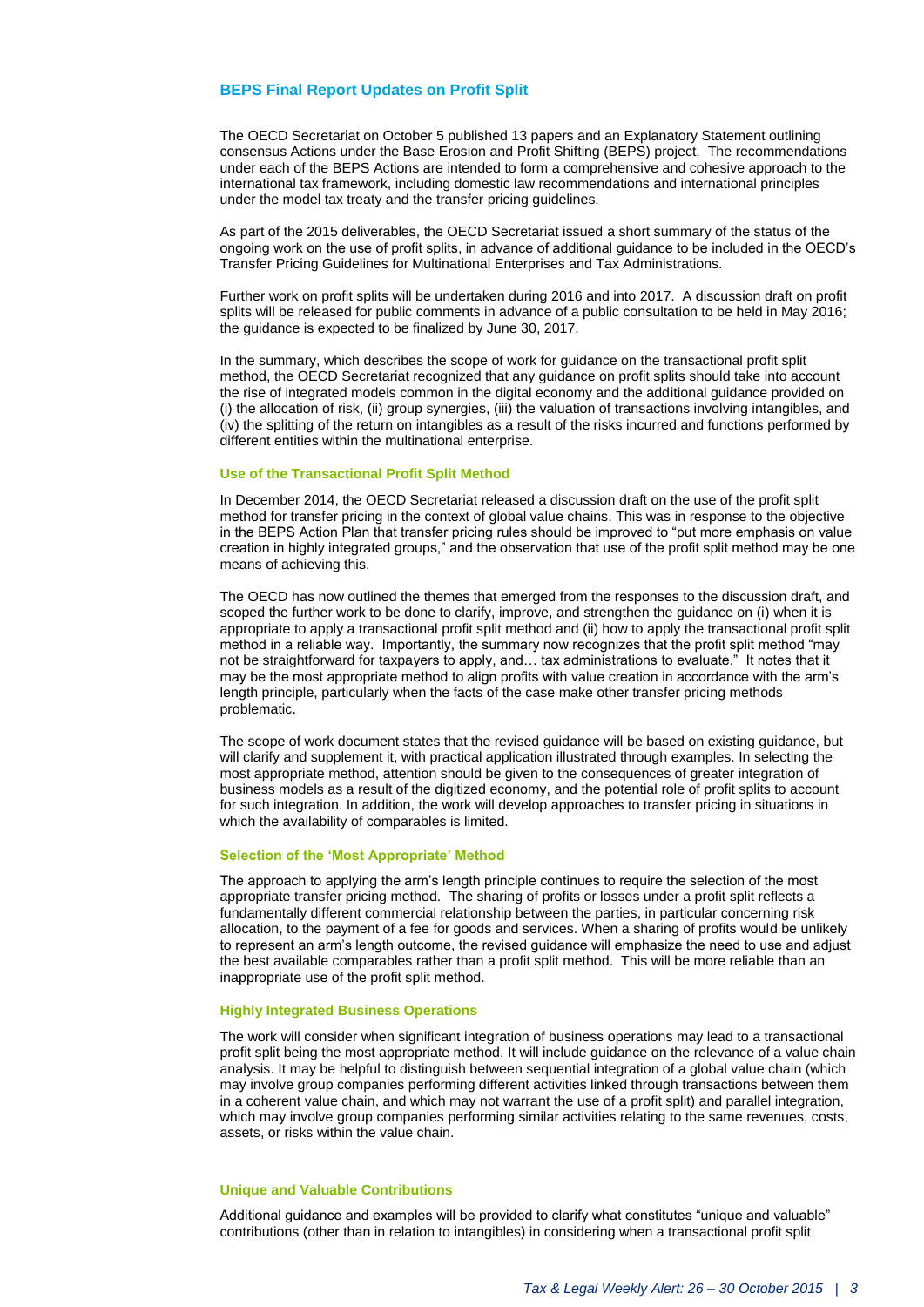method might be the most appropriate. Guidance will also be provided on when a transactional profit split should be selected as the most appropriate method in cases involving the performance of important functions relating to the development, enhancement, maintenance, protection or exploitation of intangibles. The guidance will include references to third-party situations in which profit split models are used.

#### **Synergistic Benefits**

Additional guidance will be provided on dealing with scenarios with significant group synergies and, if appropriate, how profit split methods could be applied to them.

#### **Profit Splitting Factors**

The guidance will focus on the need for a strong correlation between profit allocation factors and the creation of value to ensure an outcome that is consistent with the arm's length principle. The sensitivities and practical application of various mechanisms for allocation, including the capability to independently verify underlying data, will be included.

#### **Use of Profit Split to Determine an Arm's Length Range**

Guidance will be provided on evaluating whether a transactional profit split method can be used to support results under a transactional net margin method, or to determine royalty rates.

#### **The impact of new provisions on businesses**

Additional guidance on the use of the profit split method, including practical commercial examples, will be helpful for both businesses and tax authorities. The challenge for the OECD Secretariat will be to provide clear principles to be taken into account consistent with the arm's length standard, and to provide practical guidance that both business and tax administrators can apply without resort to protracted discussions and controversy, particularly given that it will not be possible to provide examples for every situation that may arise given the inherent variety in commercial value chains. Even with additional guidance, uncertainties may remain around the practical difficulties of applying the profit split method in situations involving potentially multiple jurisdictions and ensuring that tax authorities in multiple countries are able to come to a principles-based agreement based on the arm's length standard.

**For further questions regarding the aspects mentioned in this alert, please contact us.**

#### **[Dan Bădin](mailto:dbadin@deloittece.com)**

Partner in Charge, Tax +40 (21) 2075 392 [dbadin@deloittece.com](mailto:dbadin@deloittece.com)

#### **[Ciprian Gavriliu](mailto:cgavriliu@deloittece.com)**

Director, Tax +40 (21) 2075 348 [cgavriliu@deloittece.com](mailto:cgavriliu@deloittece.com)

#### **[Narcisa Ichim](mailto:nichim@deloittece.com)**

Manager, Tax +40 732 011 715 [nichim@deloittece.com](mailto:nichim@deloittece.com)

For further information please contact us at: [Romania@deloittece.com](mailto:Romania@deloittece.com) or visit the web page [www.deloitte.com/ro/tax-alerts](http://www2.deloitte.com/ro/ro/pages/tax/articles/tax-legal-weekly-alerts-2015.html)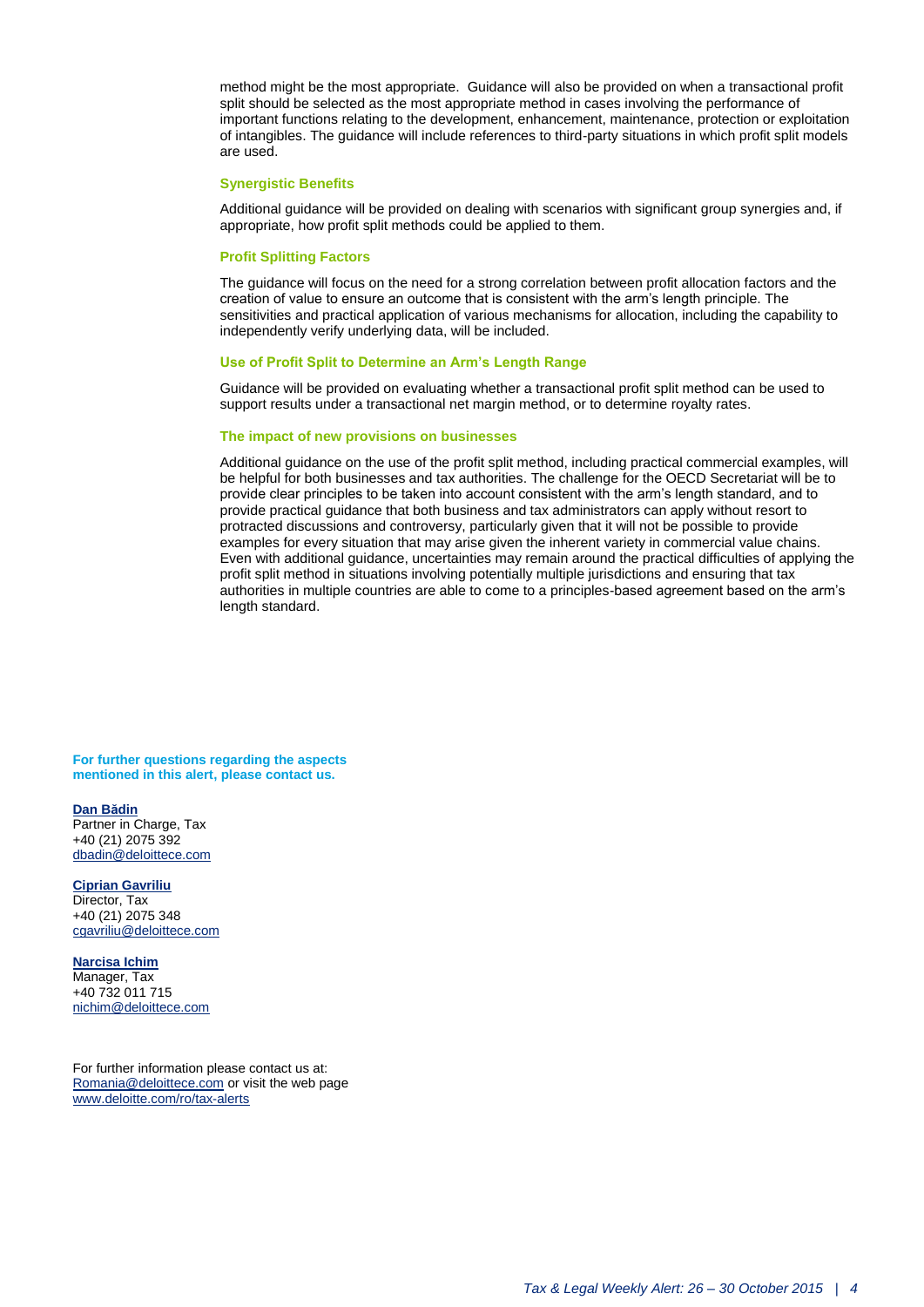#### **Amendments to the transfer pricing legislation**

#### **Amendments to the Fiscal Code**

#### **Title I – General provisions**

Chapter 3. Definitions

Art. 7 Definition of the common terms

Paragraph (21), c) which defines the affiliation relationship between two legal persons is amended and becomes paragraph (26), as follows:

c) a legal person is affiliated with another legal person if at least this person owns, directly or indirectly, including holdings of affiliated persons, a minimum of 25% of the value/number of the participation titles or voting rights of the other legal person or if effectively controls the legal person;

(ii) the second legal person owns, directly or indirectly, including holdings of affiliated persons, a minimum of 25% of the value/number of the participation titles or voting rights of the first legal person;

(iii) a third legal person owns, directly or indirectly, including holdings of affiliated persons, a minimum of 25% of the value/number of the participation titles or voting rights of both the first and the second legal person.

d) a legal person is affiliated with another legal person if a person owns, directly or indirectly, including holdings of affiliated persons, a minimum of 25% of the value/number of the participation titles or voting rights of the other legal person or if effectively controls that legal person.

Further, the arm's length principle definition is included, stating that when "conditions are made or imposed between the two enterprises in their commercial or financial relations which differ from those which would be made between independent enterprises, then any profits which would, but for those conditions, have accrued to one of the enterprises, but, by reason of those conditions, have not so accrued, may be included in the profits of that enterprise and taxed accordingly".

Chapter 4. Rules of general application

Art. 11. Special provisions for application of Fiscal Code

The provision stating that the fiscal authorities may estimate the amount of income or expense of either related party based on the level of the central market trend, if the taxpayer does not provide the competent tax authority with the necessary data to establish whether the transfer prices are in accordance with the arm's length principle is introduced.

The provision stating that the Fiscal Procedure Code is used to establish the adjustment / estimation procedure, to set the level of the central market trend and to establish the cases when a taxpayer has not provided the necessary data to establish whether the transactions are compliant with the arm's length principle is introduced.

The transfer pricing methods used to establish the arm's length value of the transactions carried out between related parties are amended by including the transactional net margin method and profit split method.

It is now specified that the provisions of the Transfer Pricing Guidelines for Multinational Enterprises and Fiscal Administrations issued by the Organization for Economic Cooperation and Development are to be considered for the application of the provisions for the establishment of a consistent approach to the arm's length principle within the adjustment / estimation procedure.

#### **Title II – Corporate income tax**

Chapter 3. International fiscal aspects

Clarifications of the provisions regarding permanent establishments' revenues are made. As such, starting 1 January 2016 it is indicated the method of establishing the fiscal result (comprising either taxable profit or loss) and not only the taxable profit, as previously stipulated.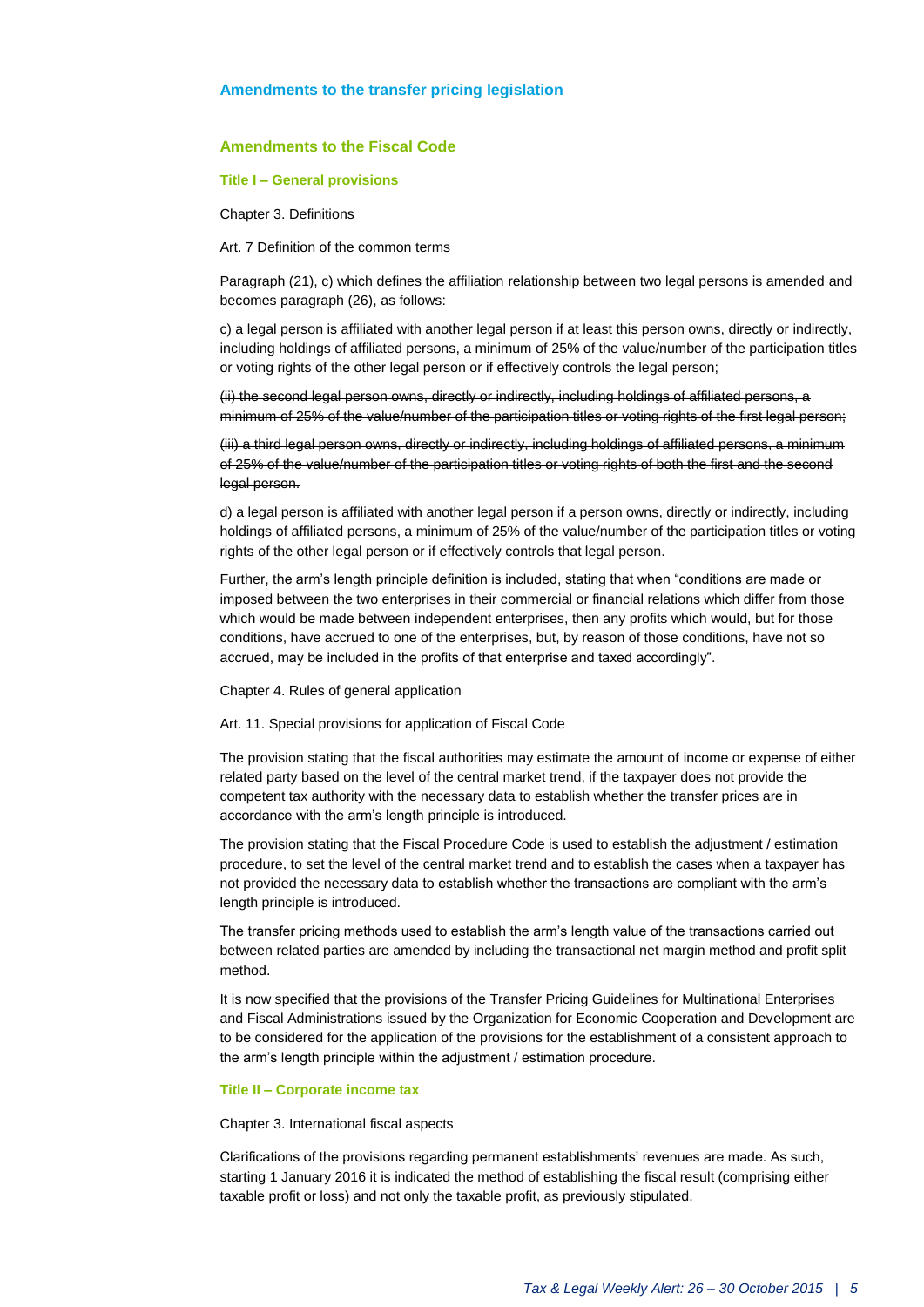#### **Amendments to the Fiscal Procedure Code**

#### **Title III. General procedural provisions**

Chapter 2. Documents issued by tax authorities (Chapter 4 as of 1 January 2016)

Art. 42 Binding ruling (BR) and the advance pricing agreement (APA) (Art. 52 as of 1 January 2016)

Within paragraph (2) the provision that the possibility of requesting an Advance Pricing Agreement (APA) also extends to permanent establishments is introduced.

Paragraph (3) is amended and becomes paragraph (10), according to which BR or APA is communicated not only to the intended taxpayer, but also to the competent tax authority for administering the tax receivables due by the taxpayer.

Paragraph (6) is amended and becomes paragraph (9), by which if the taxpayer does not agree with the issued APA, there is an extended term of 30 days compared with the previous term of 15 days to notify the issuing tax authority.

Paragraph (12) is amended and becomes paragraph (22), which now specifies that the procedure for issuing a BR or an APA as well as the content of the application form for issuing the BR or APA and the application for amendment, extension or revision of the APA is determined now by order of president of the National Agency of Fiscal Administration ("ANAF"), and not by Government decision.

Paragraph (14) which provides the possibility of extending an APA is included. This can occur in situations when the taxpayer requests the inclusion of other transactions concluded with related parties within the APA

Fees for issuing an APA and BR are included within paragraphs (16) and (17), as follows:

- For APA:
	- o EUR 20,000, for large taxpayers, respectively EUR 15,000 in case of amendments;
	- o EUR 10,000 for other categories of taxpayers, respectively EUR 6,000 in case of amendments;
- For BR:
	- o EUR 5,000 for large taxpayers;
	- o EUR 3,000 for other categories of taxpayers.

The steps for obtaining an APA are settled as follows:

- Preliminary discussion with the competent tax authority, requested by the taxpayer;
- Application form documentation BR / APA;
- Presentation of the administrative document project by the competent tax authority;
- Deadline for submission by the taxpayer of any opinion or any required completions.

**Title IV. Fiscal registration and accounting and tax records** Art. 79 Obligation over tax records

(Starting 1 January 2016, found under Title V. Establishing tax receivables, Chapter 5. Accounting and fiscal records, Art. 108)

Paragraph (2) regarding the preparation and submission of the transfer pricing file is amended. The amendment provides that the taxpayer who carries out transactions with related parties is required to prepare the transfer pricing documentation and at the request of the competent central tax authority the taxpayer / payer is obliged to present the transfer pricing documentation.

Two other elements which require approval by order of the president of the ANAF, respectively the amount of transactions for which the taxpayer / payer is obliged to prepare a transfer pricing file and related deadlines for its preparation are introduced. However, the order was not issued up to date.

**Title VI^1. Mutual agreement procedure to avoid / eliminate double taxation**

(Title IX as of 1 January 2016)

Art. 93^2 The procedure for eliminating double taxation between Romanian affiliates (Art. 283 as of 1 January 2016)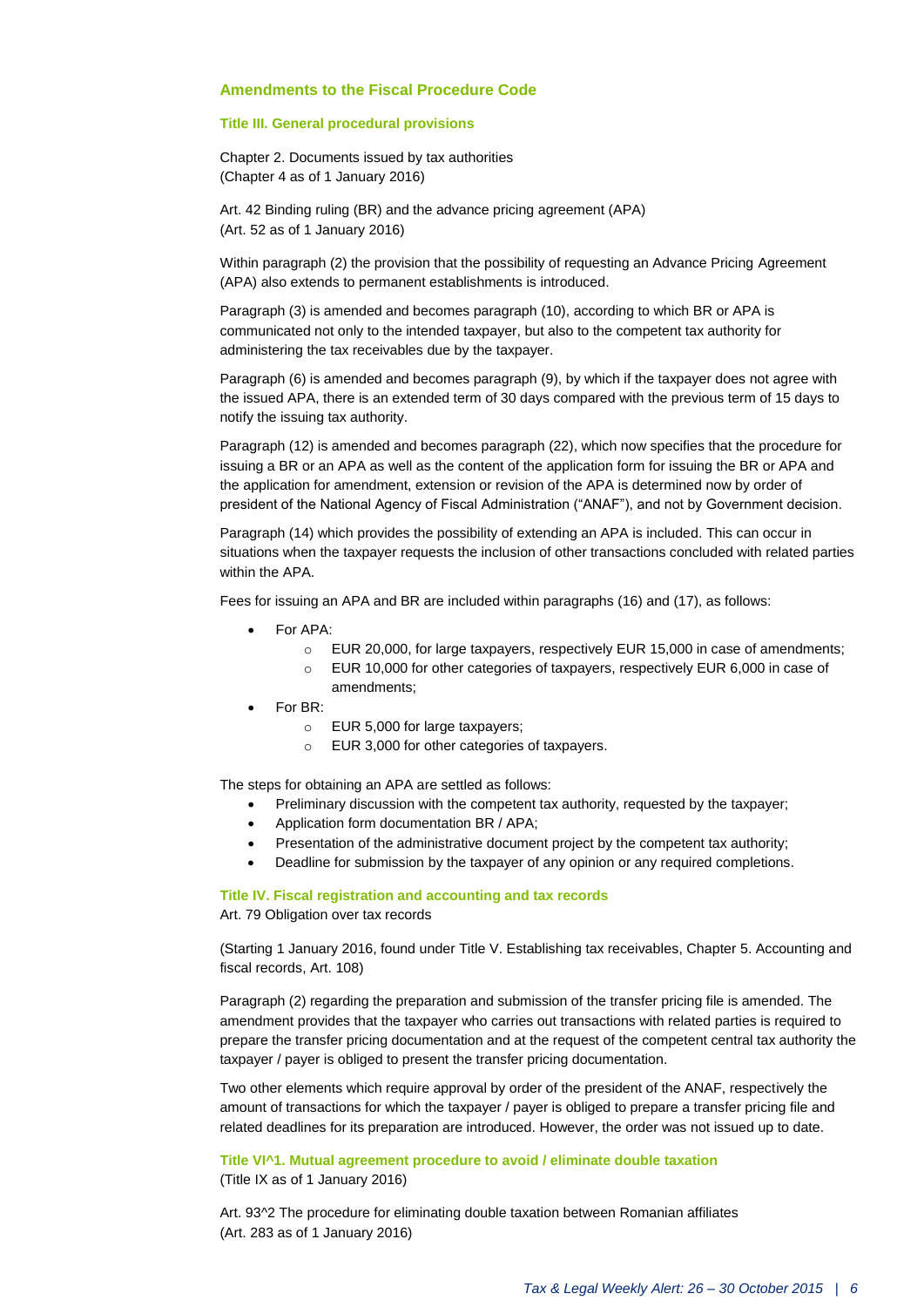Paragraph (3) is amended and starting 1 January 2016, the adjustment / estimation shall be decided by the competent tax authority through the issuance of the tax decision for the controlled taxpayer "after the final settlement of the tax decision in the system of administrative and judicial appeals", and not by issuing an adjustment decision that underpins a tax decision / decision of not amending the tax base, as previously stipulated.

Paragraph (4) is amended, according to which, starting 1 January 2016, the adjustment / estimation decision is enforceable against the tax authority responsible with monitoring the fiscal position of the Romanian affiliate only if another / other affiliated party(ies) already performed related adjustments in order to avoid double taxation and not if the adjustment decision is final settled in the system of administrative and judicial appeals, as it was provided before.

**If you have questions or you want more details regarding the inward processing procedure and how to apply for it, please do not hesitate to contact us.**

#### **[Dan Bădin](mailto:dbadin@deloittece.com)**

Partner in Charge, Tax +40 (21) 2075 392 [dbadin@deloittece.com](mailto:dbadin@deloittece.com)

**[Ciprian Gavriliu](mailto:cgavriliu@deloittece.com)**

Director, Tax +40 (21) 2075 348 [cgavriliu@deloittece.com](mailto:cgavriliu@deloittece.com)

#### **[Bogdan](mailto:nichim@deloittece.com) Constantinescu**

Manager, Tax +40 (21) 2075 679 [bconstantinescu@deloittece.com](mailto:bconstantinescu@deloittece.com)

For further information please contact us at: [Romania@deloittece.com](mailto:Romania@deloittece.com) or visit the web page [www.deloitte.com/ro/tax-alerts](http://www2.deloitte.com/ro/ro/pages/tax/articles/tax-legal-weekly-alerts-2015.html)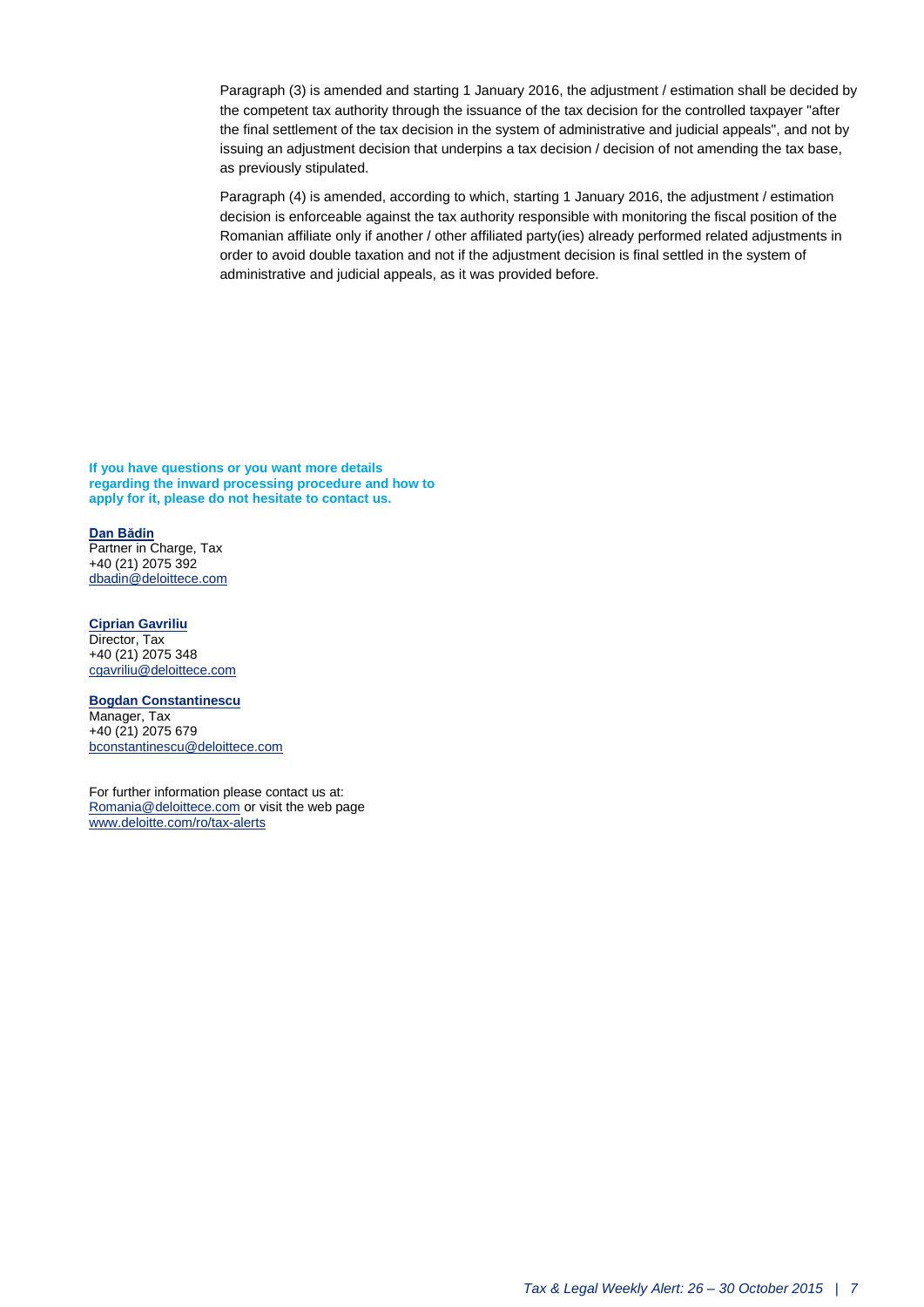#### **Cancellation of interest and late payment penalties**

Taxpayers will be able to benefit from the cancellation of late payment penalties and from 54.2% reduction in related interest payments, if, among others, they settle the outstanding principal obligations due as of 30 September 2015 by 31 March 2016.

According to Emergency Ordinance no 44 / 2015, in certain conditions part of the interest (54.2%) and late payment penalties relating to state budget payment obligations due on 30 September 2015 could be cancelled.

The following payment obligations are not considered residual:

- obligations for which payment incentives were granted and are ongoing, as on 30 September 2015;
- obligations set forth in administrative acts whose execution has been suspended;
- individualized obligations in enforcement orders issued according to the law and submitted to the tax department responsible for collection;

We present below some conditions required to apply for the cancelation of late payment penalties and interest (54.2%):

- Outstanding principal obligations must be settled by 31 March 2016;
- 45.8% of related interest must be settled by 30 June 2016;
- Principal payment obligations administered by NAFA with payment terms ranging between 1 October 2015 and 31 March 2016 must be settled before the Application for cancelling the accessories obligations (penalties and a share of 54.2% of the interest) is submitted;
- The application for cancelling the accessories obligations should be submitted by 30 June 2016.

Under similar conditions, other types of accessories obligations could be cancelled. These include the additional obligations resulting from the submission of rectifying returns that correct the outstanding principal payment obligations due prior to September 30 2015 and obligations resulting from the correction of VAT returns.

For those accessories obligations referring to the principal amounts paid by September 30 2015, the tax incentive will apply only if these accessories obligations have not been paid.

The tax incentive also applies to:

- taxpayers who benefited from rescheduling payments according to GEO 29/2012, approved by Law no. 15/2012, if the scheduling is completed by 31 March 2016;
- taxpayers who, as of 31 March 2016, have pending reimbursement applications for which, subsequently, the tax authority totally or partially rejected the refund. In this case, the payment obligations on which the cancellation depends must be paid within 30 days from when the decision to reject the reimbursement was communicated.
- accessories obligations referring to the principal amounts due until 30 September 2015, mentioned in a tax decision resulted from a tax audit which is ongoing when the present GEO is enforced. In this case, the cancellation request is submitted in 90 days since the tax decision is communicated.

If payment obligations are due to local budgets, the provisions of this GEO would apply by decision of the city council.

Taxpayers can notify their intention to benefit from the tax incentive, in which case the tax authorities would issue decisions for delay of payment.

The application procedures will be published within 30 days from when the GEO enters into force.